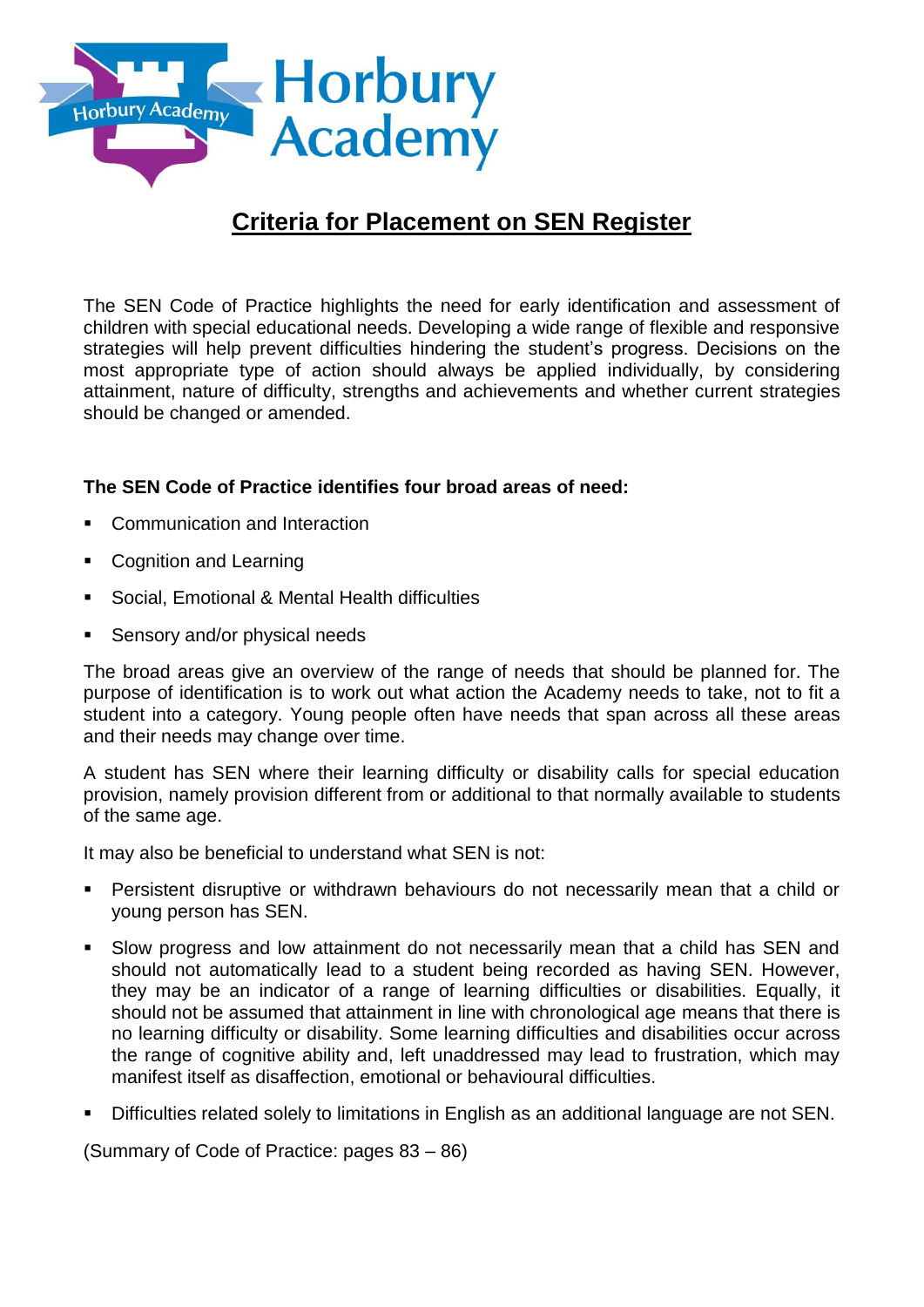# **1. Communication and Interaction**

# **Speech and Language Difficulties**

The profile of every child with SLCN is different and their needs may change over time. They may have difficulty with one, some, or all of the different aspects of speech, language or social communication at different times of their lives (Code of Practice: 6.28)

#### **Autistic Spectrum Disorders**

Young people with ASD, including Asperger's Syndrome and Autism, are likely to have particular difficulties with social interaction. They may also experience difficulties with language, communication and imagination, which can impact on how they relate to others (Code of Practice: 6.29)

# **2. Cognition and Learning**

# **General Learning Difficulties**

Support for learning difficulties may be required when young people learn at a slower pace than their peers, even with appropriate differentiation. Learning difficulties cover a wide range of needs, including moderate learning difficulties (MLD), severe learning difficulties (SLD) where children are likely to need support in all areas of the curriculum and associate difficulties with mobility and communication, through to profound and multiple learning difficulties (PMLD), where children are likely to have severe and complex learning difficulties as well as a physical difficulties (PMLD), where children are likely to have severe and complex learning difficulties as well as a physical disability or sensory impairment. (Code of Practice: 6.30).

# **Specific Learning Difficulties**

Specific learning (SpLD), affect one or more specific aspects of learning. This encompasses a range of conditions such as: (Code of Practice: 6.31) Dyslexia, Dyspraxia, Dyscalculia.

#### **3. Social, Emotional and Mental Health Difficulties**

Young people may experience a wide range of social and emotional difficulties which manifest themselves in many ways. These may include becoming withdrawn or isolated, as well as displaying challenging, disruptive or disturbing behaviour. These behaviours may reflect underlying mental health difficulties such as anxiety or depression, self-harming, substance misuse, eating disorder or physical symptoms that are medically unexplained. Other young people may have disorders such as attention deficit disorder, attention deficit hyperactive disorder or attachment disorder (Code of Practice: 6.32)

Behavioural difficulties do not necessarily mean that a child or young person has a possible mental health problem or a special educational need (SEN). Consistent disruptive or withdrawn behaviours can, however, be an indication of an underlying problem, and where there are concerns about behaviour there should be an assessment to determine whether there are any causal factors such as undiagnosed learning difficulties or difficulties with speech and language etc.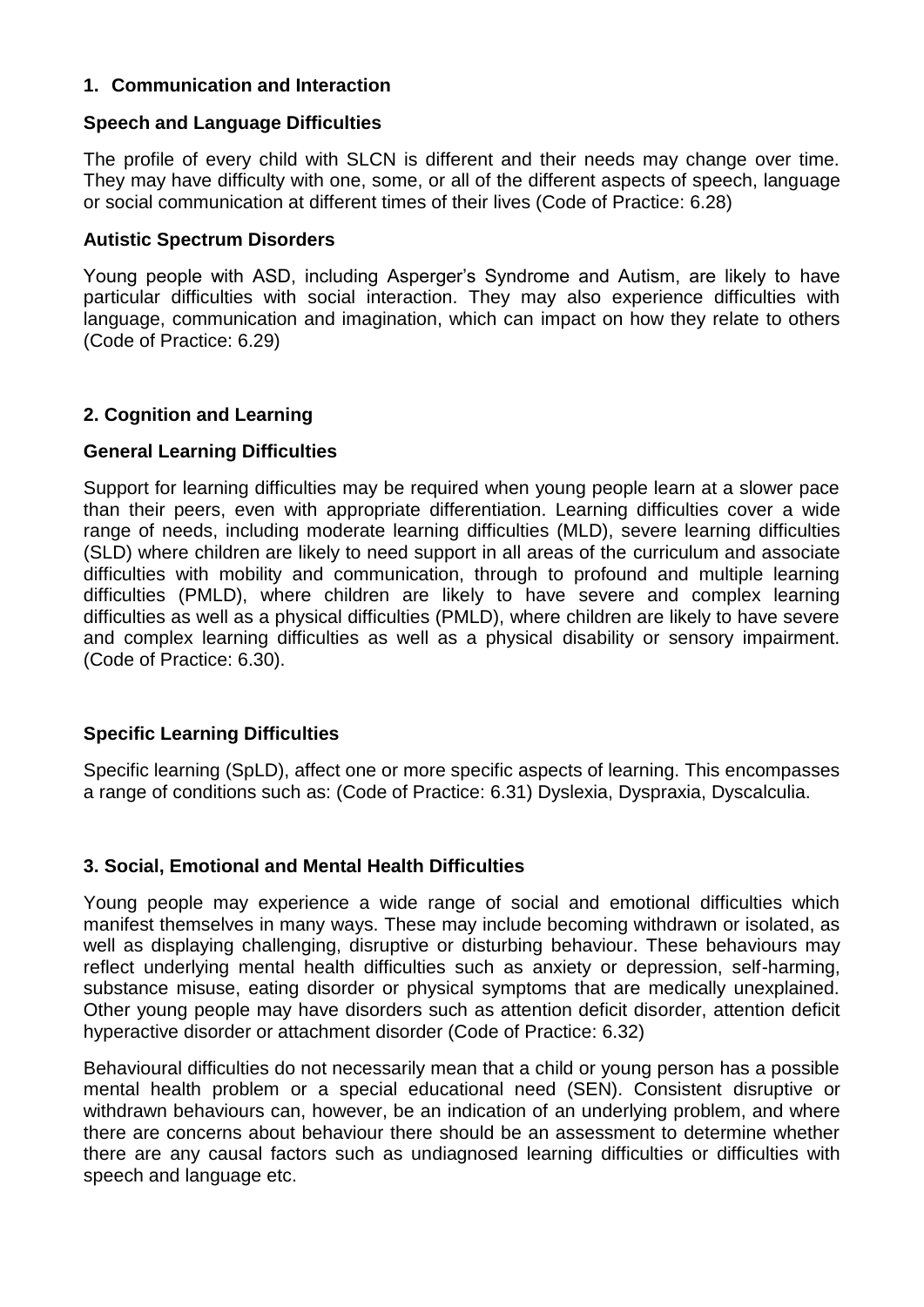Only medical professionals should make a formal diagnosis of a mental health condition. Academy's, however, are well-placed to observe young people day-to-day and identify those whose behaviour suggests that they may be suffering from mental health problem or be at risk of developing one. This may include withdrawn students whose needs may otherwise go unrecognised.

The main types of mental health issues in children and young people are:

- Conduct disorders (e.g. defiance, aggression, anti-social behaviour, stealing and firesetting) – Overt behaviour problems often pose the greatest concern for practitioners and parents, because of the level of disruption that can be created in the home, school and community. These problems may manifest themselves as verbal or physical aggression, defiance or antisocial behaviour.
- Anxiety Anxiety problems can significantly affect a child's ability to develop, to learn or to maintain and sustain friendships, but they tend not to impact on their environment.
- Depression Feeling low or sad is a common feeling for children and adults, and a normal reaction to experiences that are stressful or upsetting. When these feelings dominate and interfere with a person's life, it can become an illness. According to the Royal College of Psychiatrists, depression affects 2% of children under 12 years old, and 5% of teenagers.
- Hyperkinetic disorders (e.g. disturbance of activity and attention) Although many children are inattentive, easily distracted or impulsive, in some children these behaviours are exaggerated and persistent, compared with other children of a similar age and stage of development. When these behaviours interfere with a child's family and social functioning and with progress at school, they become a matter for professional concern.
- Eating disorders The most common eating disorders are anorexia nervosa and bulimia nervosa. Eating disorders can emerge when worries about weight begin to dominate a person's life.
- Substance misuse Substance misuse can result in physical or emotional harm. It can lead to problems in relationships, at home and at work.
- Deliberate self-harm Common examples of deliberate self-harm include 'overdosing' (self-poisoning), hitting, cutting or burning oneself, pulling hair or picking skin, or selfstrangulation.
- Post-traumatic stress If a child experiences or witnesses something deeply shocking or disturbing they may have a traumatic stress reaction. This is a normal way of dealing with shocking events and it may affect the way the child thinks, feels and behaves. If these symptoms and behaviours persist, and the child is unable to come to terms with what has happened, then clinicians may make a diagnosis of post-traumatic stress disorder (PTSD).

# **4. Sensory and/or Physical Disabilities**

Some young people require special educational provision because they have a disability which prevents or hinders them from making use of the educational facilities generally provided. These difficulties can be age related and may fluctuate over time. Many young people with vision impairment (VI), hearing impairment (HI) or a multi-sensory impairment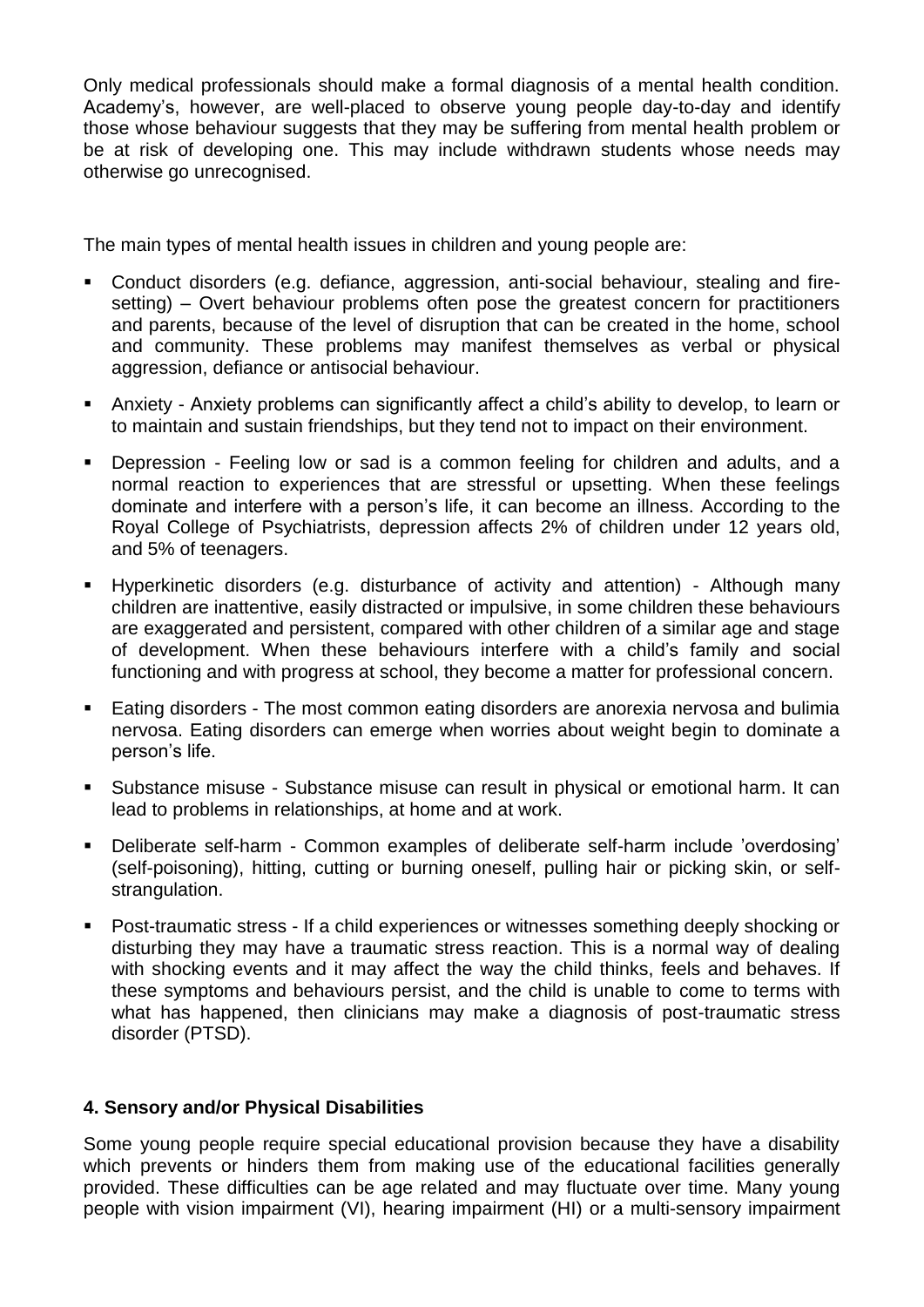(MSI) will require specialist support and/or equipment to access their learning, or habitation support. Some young people with physical disability (PD) require additional on-going support and equipment to access all the opportunities available to their peers.

#### **Hearing Impairment**

Hearing impairment can range from mild through to severe and profound. It may be temporary or permanent and become apparent in many different ways. There are different types of hearing loss:

- Monaural Hearing loss in one ear only. This condition is relatively easy to cope with in the classroom if the child is positioned appropriately.
- Conductive Loss This impairment affects the mechanism by which sound waves reach the nerve endings in the cochlea. One of the most common forms is 'Glue Ear' where an excess amount of fluid collects in the middle ear.
- Sensory Loss This is caused by damage to the nerves and there are no surgical procedures available to restore hearing. Hearing aids are prescribed to maximise residual hearing.

# **Visual Impairment**

Visual impairment is the consequence of functional loss of vision which cannot be corrected by glasses. There can also be temporary or permanent loss of vision.

- visual acuity central vision used to look at objects in detail, such as reading a book or watching television;
- visual field ability to see around the edge of your vision while looking straight ahead

# **Physical Needs**

Physical needs can include fine and/or gross motor skills, mobility and spatial awareness.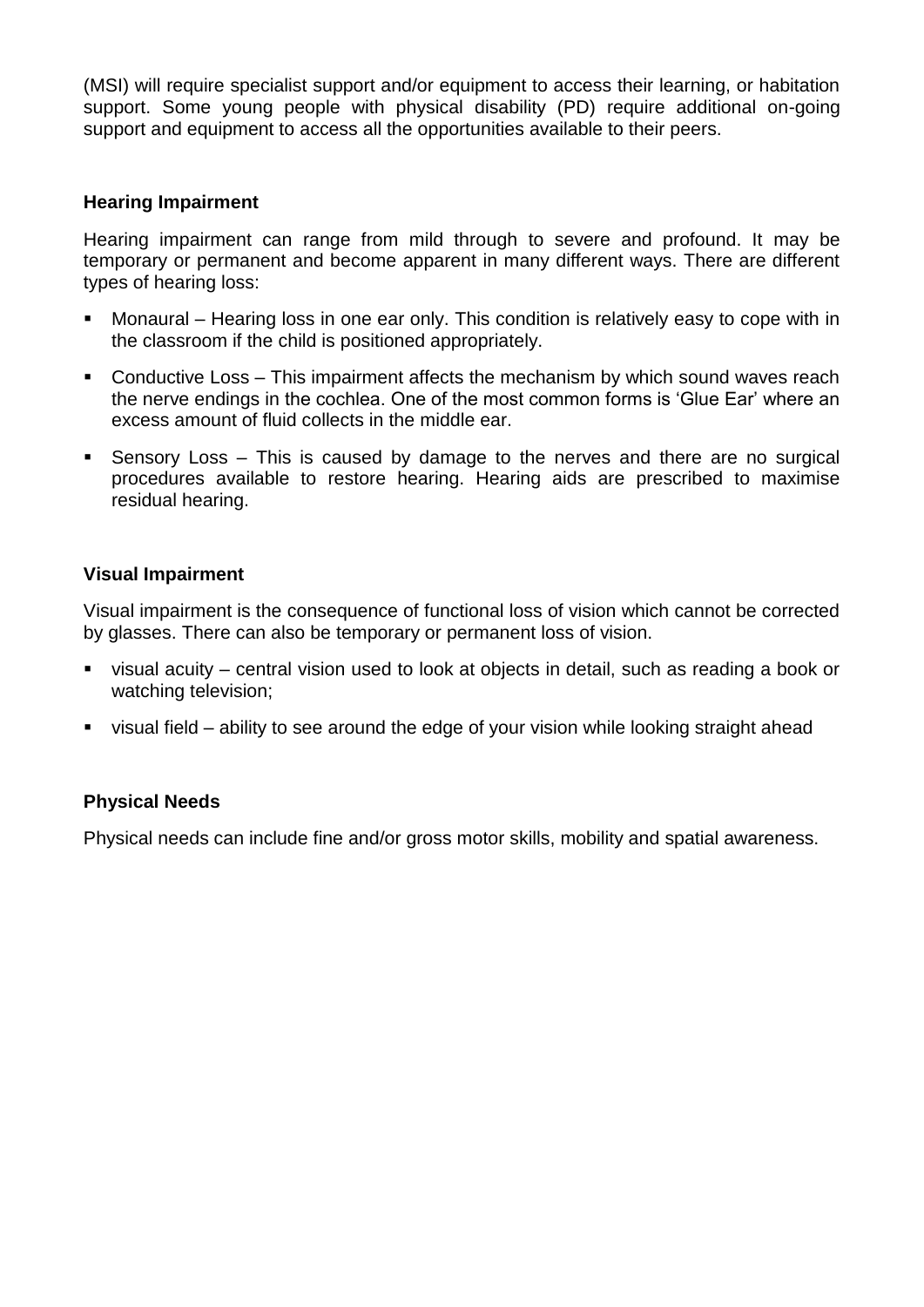#### **Criteria Table for SEN Register**

| Area of need           | <b>Sub categories</b>                    | <b>Criteria</b>                                                                                                                 |                                                                                                                                           |                                                                                                                                                                 |                                                                    |                                                            |
|------------------------|------------------------------------------|---------------------------------------------------------------------------------------------------------------------------------|-------------------------------------------------------------------------------------------------------------------------------------------|-----------------------------------------------------------------------------------------------------------------------------------------------------------------|--------------------------------------------------------------------|------------------------------------------------------------|
| <b>Cognition &amp;</b> | <b>General Learning</b>                  | Are characterised by                                                                                                            | Are often recognised by                                                                                                                   | Have problems                                                                                                                                                   | May have poor social                                               | Have difficult in dealing                                  |
| Learning               | difficulties                             | limited development of<br>knowledge and skills<br>across the curriculum                                                         | having lower academic<br>achievement than their<br>peers (two chronological<br>vears behind)                                              | acquiring and / or<br>retaining basic skills and<br>developing concepts in<br>literacy and numeracy                                                             | skills, or experience<br>emotional and<br>behavioural difficulties | with abstract ideas and<br>generalising from<br>experience |
|                        | <b>Specific Learning</b><br>difficulties | <b>Dyslexia</b> – a specific<br>learning difficulty with<br>reading, spelling,<br>written language and<br>sometimes<br>numeracy | <b>Dyspraxia</b> – impairment<br>of the organisation of<br>movement linked to<br>difficulties with<br>language, thought and<br>perception | <b>Dyscalculia</b> - a learning<br>disability that results in<br>difference in<br>understanding,<br>processing and making<br>use of mathematical<br>information |                                                                    |                                                            |

| Area of need         | Sub                 | <b>Criteria</b>   |             |              |              |             |                  |            |                |           |              |
|----------------------|---------------------|-------------------|-------------|--------------|--------------|-------------|------------------|------------|----------------|-----------|--------------|
|                      | categories          |                   |             |              |              |             |                  |            |                |           |              |
| <b>Communication</b> | Speech &            | Producing         | Retrieving  | Expressing   | The          | Receiving   | Understanding    |            |                |           |              |
| & Interaction        | Language            | accurate          | words       | words in     | acquisition  | and         | and using        |            |                |           |              |
|                      | <b>Difficulties</b> |                   | from        | correct      | and          |             | social           |            |                |           |              |
|                      |                     | speech            |             |              |              | processing  |                  |            |                |           |              |
|                      |                     |                   | memory      | sequence     | expression   | language at | language         |            |                |           |              |
|                      |                     |                   |             | that results | of one's     | speed in    | appropriate to   |            |                |           |              |
|                      |                     |                   |             | in.          | own          | order to    | the setting or   |            |                |           |              |
|                      |                     |                   |             | meaningful   | thoughts     | respond to  | context          |            |                |           |              |
|                      |                     |                   |             |              |              | another     |                  |            |                |           |              |
|                      |                     |                   |             | language     | and ideas    |             |                  |            |                |           |              |
|                      |                     |                   |             |              |              | person's    |                  |            |                |           |              |
|                      |                     |                   |             |              |              | ideas       |                  |            |                |           |              |
|                      | <b>Autistic</b>     | <b>Difficulty</b> | Frequent    | Lack of      | Tendency     | Excessive,  | <b>Behaviour</b> | Spoken     | Literal        | Avoidance | Inability to |
|                      | <b>Spectrum</b>     | relating          | misundersta | empathy or   | to insist on | even        | which may        | language   | interpretation | of eye    | understand   |
|                      | <b>Disorder</b>     | to others         | nding       | awareness    | following    | obsessive,  |                  | that is    | of             | contact   | body         |
|                      |                     |                   |             |              |              |             | appear           |            |                |           |              |
|                      |                     |                   | of social   | of the       | set          | interest in | inflexible and   | punctuated | idioms and     |           | language,    |
|                      |                     |                   | conventions | feelings of  | routines or  | a subject   | self-            | with       | metaphors      |           | facial       |
|                      |                     |                   |             | others       | intricate    |             | determined       | mannerism  |                |           | expressions  |
|                      |                     |                   |             |              | rituals      |             |                  | s.         |                |           | and voice    |
|                      |                     |                   |             |              |              |             |                  | gestures   |                |           | tone         |
|                      |                     |                   |             |              |              |             |                  |            |                |           |              |
|                      |                     |                   |             |              |              |             |                  | and        |                |           |              |
|                      |                     |                   |             |              |              |             |                  | words out  |                |           |              |
|                      |                     |                   |             |              |              |             |                  | of context |                |           |              |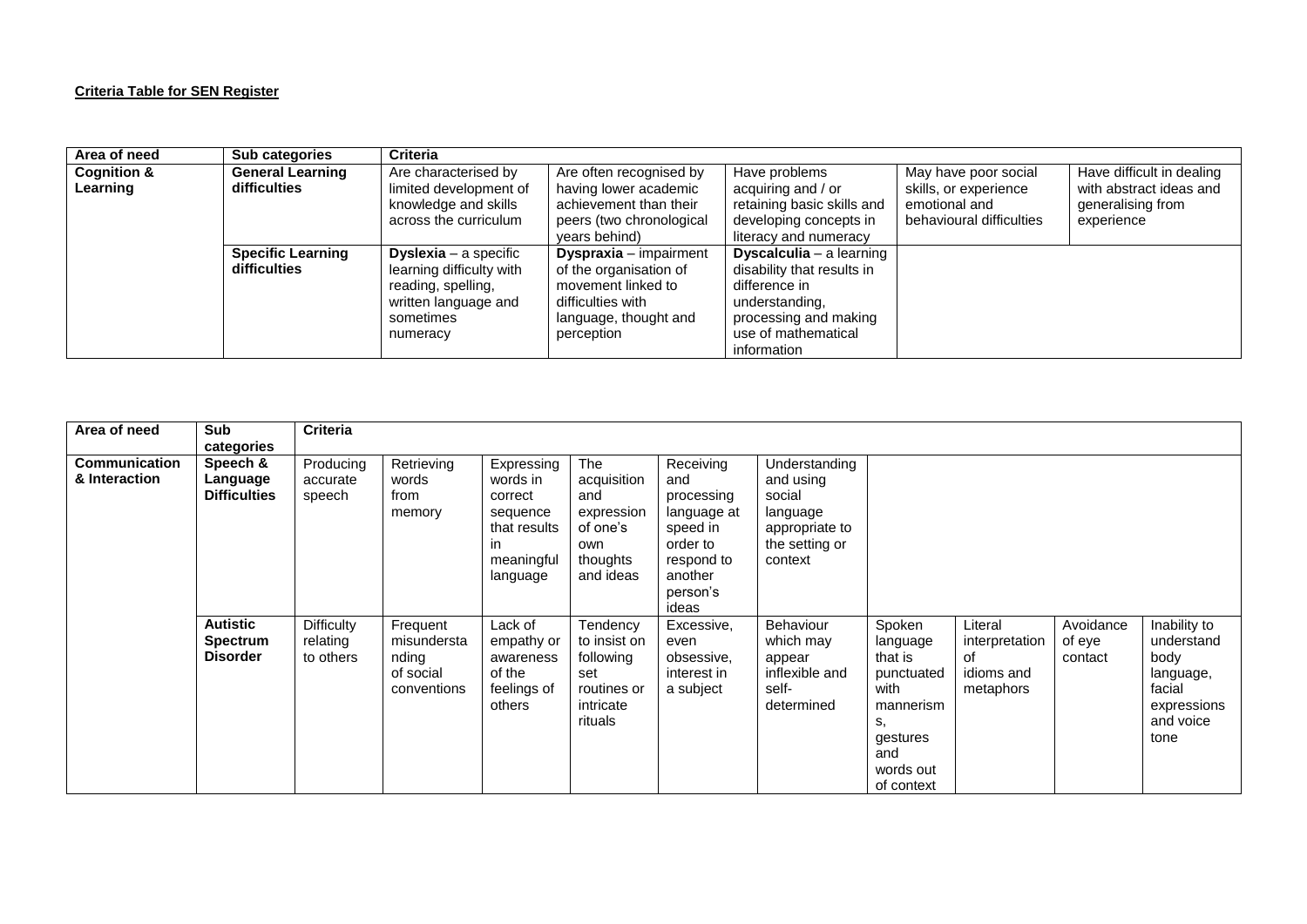| Area of need                                    | Sub<br>categories            | Degrees of loss                                                                                                                                                                                                                                                                                                                       | <b>Criteria</b>                                                                                                                                                                                                                                                  |                                                                                                                                                                        |                                                                                                                                                                               |                                                                                                                                                 |                                                                                                                                                                                                                                                                                  |
|-------------------------------------------------|------------------------------|---------------------------------------------------------------------------------------------------------------------------------------------------------------------------------------------------------------------------------------------------------------------------------------------------------------------------------------|------------------------------------------------------------------------------------------------------------------------------------------------------------------------------------------------------------------------------------------------------------------|------------------------------------------------------------------------------------------------------------------------------------------------------------------------|-------------------------------------------------------------------------------------------------------------------------------------------------------------------------------|-------------------------------------------------------------------------------------------------------------------------------------------------|----------------------------------------------------------------------------------------------------------------------------------------------------------------------------------------------------------------------------------------------------------------------------------|
| Sensory &/Or<br><b>Physical</b><br><b>Needs</b> | <b>Hearing</b><br>Impairment | Mild Hearing loss (the quietest<br>sound can hear between 2140dB)<br>- The child will hear nearly all speech<br>but may mishear if not looking directly<br>at the speaker. This condition can<br>be hard to identify                                                                                                                  | Day-dreaming,<br>slowness to<br>respond, asking<br>for repetition.<br>Watching<br>speaker's face<br>for clues. Tilting<br>head to maximise<br>aural imput.                                                                                                       | Reading difficulties,<br>confusion when<br>attempting phonic<br>work and sound<br>discrimination<br>activities.                                                        | Fluctuating pace<br>of working, tiring<br>quickly, discrepancy<br>between verbal<br>and practical skills.                                                                     | Poor attention and<br>listening skills,<br>distracting others.                                                                                  | Immature<br>vocabulary,<br>language structure<br>or speech.                                                                                                                                                                                                                      |
|                                                 |                              | Moderate hearing loss (the<br>quietest sound can hear between<br>41-70dB) - The child will have great<br>difficulty in hearing anyone speaking<br>without a hearing aid. He/she will rely<br>on lip-reading and visual clues, often<br>without realising. You may notice a<br>child misses word endings such as ss<br>or sh.          |                                                                                                                                                                                                                                                                  |                                                                                                                                                                        |                                                                                                                                                                               |                                                                                                                                                 |                                                                                                                                                                                                                                                                                  |
|                                                 |                              | Severe hearing loss (the quietest<br>sound can hear between 71-90dB)<br>- Even with a hearing aid the child will<br>need visual clues to gain information.<br>The spoken voice may be<br>comprehensible but the child will be<br>limited in the use of verbs, adjectives.                                                             | Performance and<br>progress that<br>does not fulfil<br>earlier<br>expectations,<br>inability to make<br>progress within<br>the curriculum<br>without<br>considerable<br>amplification of<br>hearing and<br>increased use of<br>visual means of<br>communication. | Significant speech<br>& language<br>difficulties<br>restricting<br>communication<br>with peers and<br>teachers and<br>inhibiting<br>language use in<br>the curriculum. | Difficulties in<br>making and<br>sustaining peer<br>relationships<br>leading to<br>concerns about<br>social isolation,<br>the risk of bullying<br>and growing<br>frustration. | Emotional and/or<br>behaviour<br>problems perhaps<br>including periods<br>of withdrawal,<br>disaffection and<br>reluctance to<br>attend school. | Difficulties in<br>maintaining and<br>sustaining<br>concentration in<br>the classroom<br>leading to<br>problems in<br>completing work<br>and a need for<br>adapted materials<br>and a level of<br>support beyond<br>what it is realistic<br>to expect from the<br>class teacher. |
|                                                 |                              | Profound hearing loss (the quietest<br>sound they can hear is more than<br>90dB) - Radio aids are often used<br>and the child will rely on visual clues<br>and the<br>British Sign Language to<br>communicate. The child's own<br>voice may be incomprehensible<br>although many pupils can achieve a<br>high level of oral language. |                                                                                                                                                                                                                                                                  |                                                                                                                                                                        |                                                                                                                                                                               |                                                                                                                                                 |                                                                                                                                                                                                                                                                                  |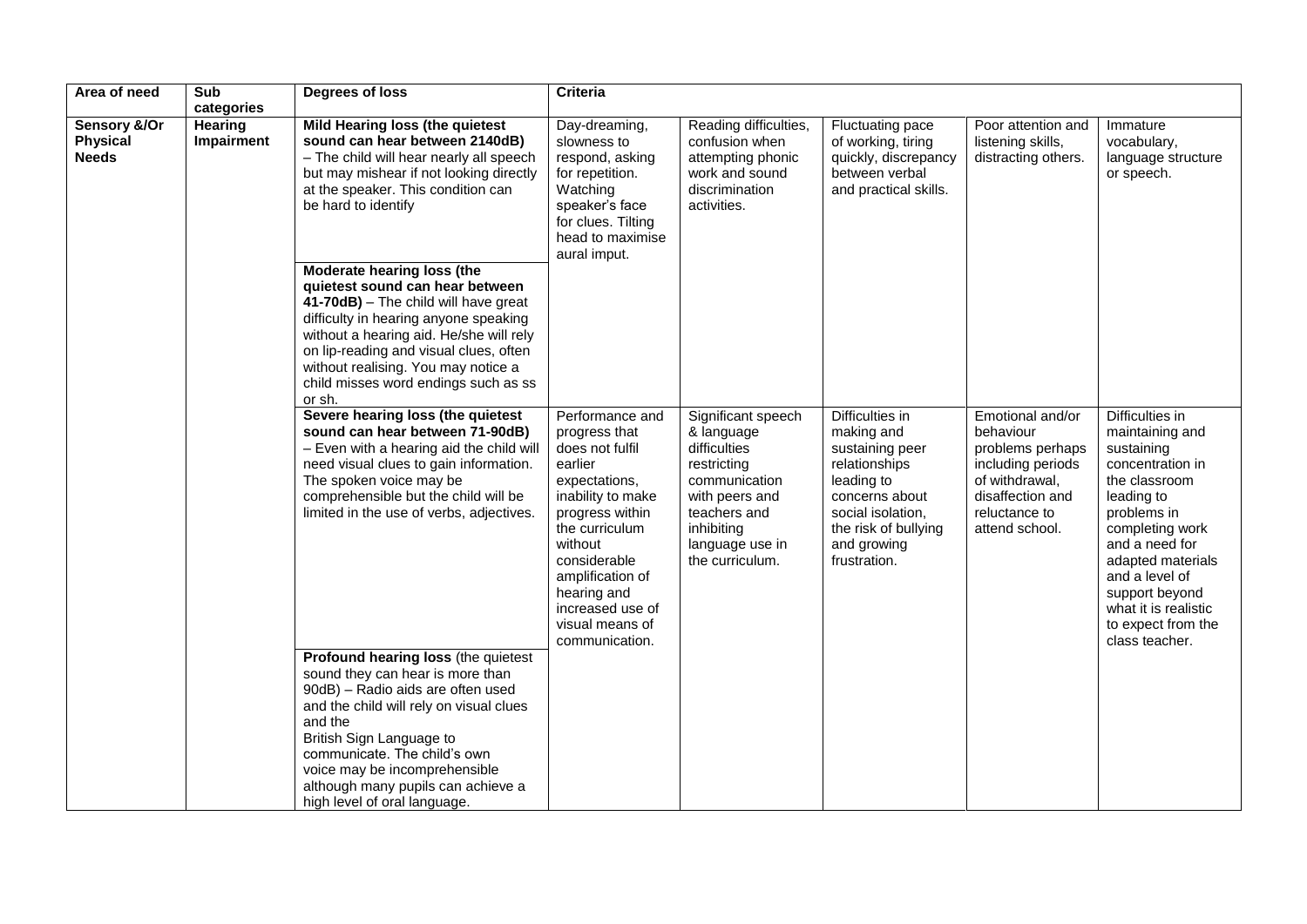| Area of need                                    | <b>Sub</b><br>categories    | Degrees of loss                                                                                                                                                                                                                                                                                | <b>Criteria</b>                                                                                      |                                                                                                         |                                                                                                              |                                                                                                                           |                                                                                                  |
|-------------------------------------------------|-----------------------------|------------------------------------------------------------------------------------------------------------------------------------------------------------------------------------------------------------------------------------------------------------------------------------------------|------------------------------------------------------------------------------------------------------|---------------------------------------------------------------------------------------------------------|--------------------------------------------------------------------------------------------------------------|---------------------------------------------------------------------------------------------------------------------------|--------------------------------------------------------------------------------------------------|
| Sensory &/Or<br><b>Physical</b><br><b>Needs</b> | <b>Visual</b><br>Impairment | Mild visual impairment - The child will<br>see nearly all visual based activities but<br>may miss some information unless it is<br>given verbally.                                                                                                                                             | Difficulties/inability<br>to copy from the<br>board, child<br>requests specific<br>seat in classroom | Lack of response<br>to visual signals in<br>the class. Asks for<br>instructions to be<br>given verbally | Has difficulties in<br>other areas, such<br>as hand-eye<br>coordination,<br>balance &<br>organisation        | Unusual distance<br>or angle of books.<br>Requires more<br>time to complete<br>tasks and may<br>suffer visual<br>fatigue. | Possible anxiety or<br>stress leading to<br>withdrawal or<br>frustration                         |
|                                                 |                             | Moderate visual impairment (having<br>very poor visual acuity (less than<br>3/60), but having a full field of vision) -<br>The child will have great difficulty in<br>seeing printed materials board work<br>under font size N14. He/she will rely on<br>verbal clues often without realising. |                                                                                                      |                                                                                                         |                                                                                                              |                                                                                                                           |                                                                                                  |
|                                                 |                             | Severe visual impairment (having poor<br>visual acuity (between 3/60 and 6/60)<br>and a severe reduction in their field of<br>vision) - Even with modified work the<br>child will need verbal clues to gain<br>information.                                                                    | Requires modified<br>materials and<br>specialist equipment<br>to access the<br>curriculum            | Mobility problems<br>which impact on<br>independent travel<br>and self-help<br>skills.                  | High visual stress<br>causing visual<br>fatigue, even with<br>correct materials<br>& specialist<br>equipment | Uses touch to<br>establish learning<br>materials <i>i.e</i><br>science<br>equipment.                                      | Possible associated<br>stress leading to<br>increasing withdrawal<br>or frustrated<br>behaviour. |
|                                                 |                             | Profound visual impairment (having<br>slightly reduced visual acuity (6/60 or<br>better) and a significantly reduced<br>field of vision) - Requires Braille or<br>MOON, tactile diagrams, 3D<br>representations to access the curriculum.                                                      |                                                                                                      |                                                                                                         |                                                                                                              |                                                                                                                           |                                                                                                  |